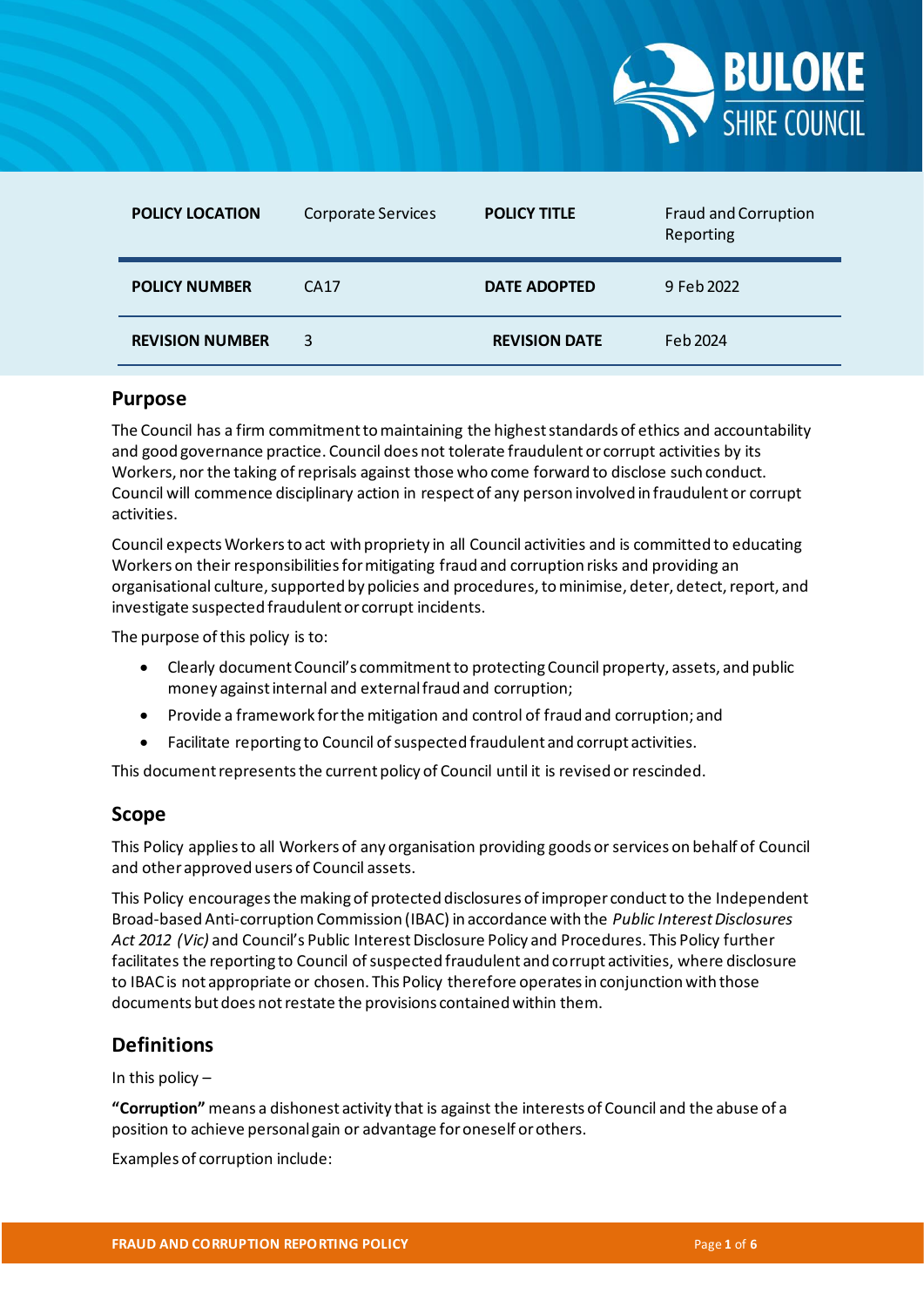

- Asking for, payment of or receiving money, gifts and bribes for personal gain;
- Accepting favours for preferential treatment;
- A serious conflict of interest that is not managed and which may influence a decision;
- Manipulation of procurement processes so as to favour one tenderer over another;
- Nepotism, where an individual is appointed to a role due to their existing relationships, rather than on merit.

For the purposes of this policy, Corruption includes activities which may not constitute corrupt conduct within the meaning of the *Independent Broad-based Anti-corruption Commission Act 2011 (Vic)*, but for which the conduct still constitutes a dishonest activity that is against the interests of Council.

**"Employee"** means an employee of Council.

**"Ethics"** are the principles, orals and beliefs which guide us in our actions.

**"Fraud"** means a dishonest act involving the use of deception that causes actual or potential financial loss to Council.

Examples of fraud include, but are not limited to:

- Misappropriation of Council revenue in the form of cash, money orders, cheques or electronic funds transfer;
- Misuse of position to gain a financial advantage, including improperly obtaining allowances;
- Misuse or theft of Council data and information, including selling information;
- Private use of Council property, buildings, plant, equipment, vehicles or other Council assets and inventory;
- Misuse of fleet or corporate cards;
- Theft of Council assets including but not limited to property, plant, equipment or vehicles;
- Falsifying travel expenses and overtime claims on timesheets;
- False invoicing of goods or services not received or delivered, or inflating the value of the goods and services;
- Alteration or destruction or forgery of data for fraudulent purposes or misappropriation of software owned or licensed by Council;
- Business identity fraud which occurs when commercially sensitive information is used without permission to obtain credit, goods or other services fraudulently;
- Misuse of one's position to gain a financial advantage; and
- Misrepresentation of qualifications in order to secure a particular position of employment. Fraud also includes but is not limited to dishonest activity that is sufficient to constitute an offence under the *Crimes Act 1958 (Vic)*.

**"Risk Management"** the principles, framework and processes in place for managing risk effectively.

**"Risk"** the effect (both positive and negative) of uncertainty on objectives.

**"Workers"** means a Council employee, contractor, volunteer, Councillor, Chief Executive Officer or work experience student.

# **Policy Statement**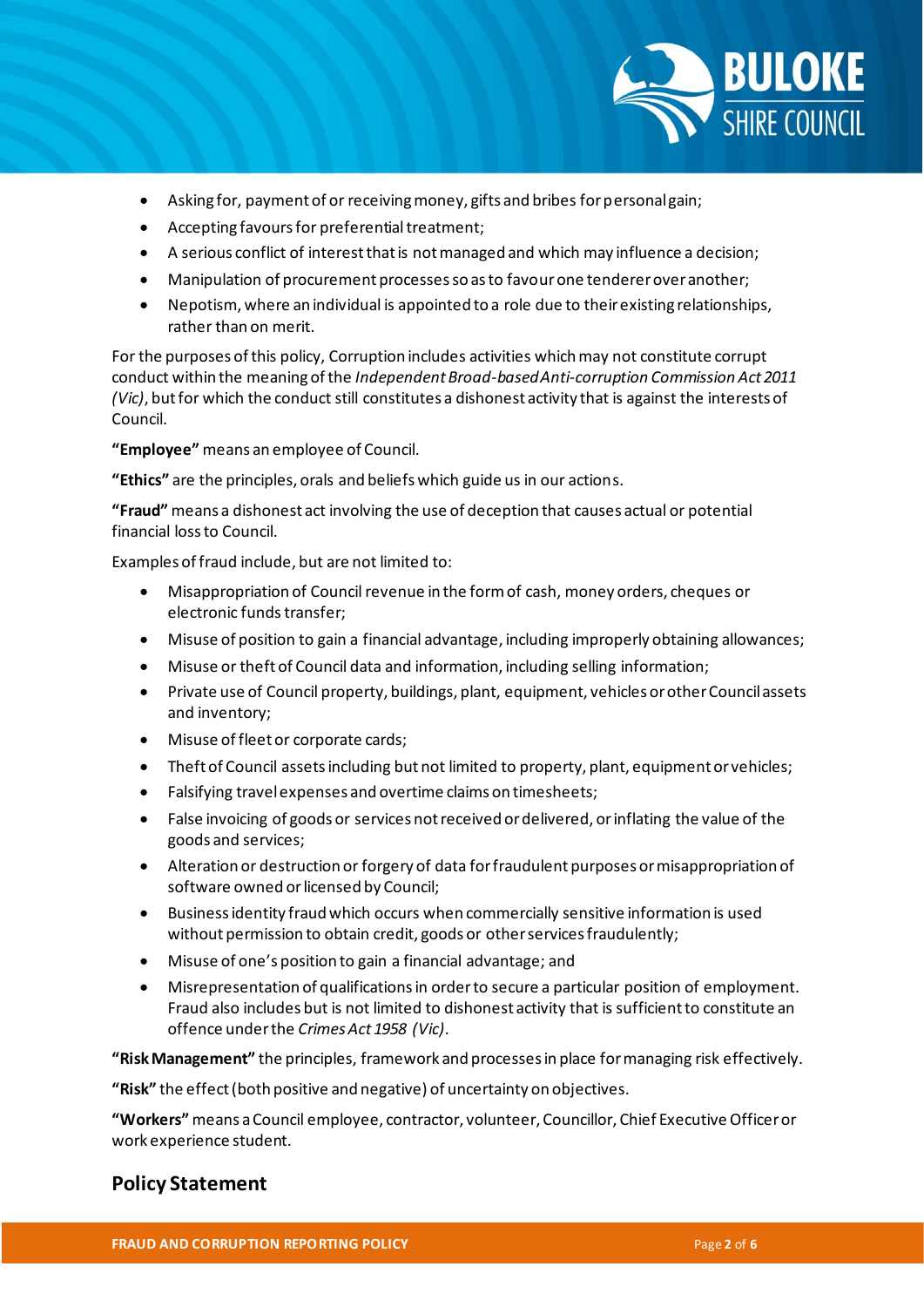

Council acknowledges the importance of demonstrating to the residents and ratepayers of the Buloke Shire that Council is managing its business efficiently, effectively, and ethically to deliver results, including through:

- The adoption of a risk management approach to fraud and corruption;
- The minimisation and deterrence, detection, investigation, and prosecution of cases of fraud and corruption; and
- The promotion and maintenance of a high standard of ethical behaviour and fraud and corruption awareness.

Fraud and corruption control is concerned with the effective utilisation of resources and the minimisation of waste, mismanagement and fraudulent or corrupt activity.

Measures to mitigate fraud and corruption should be continually monitored, reviewed, and developed, particularly as new systems or arrangements are introduced or modified.

Council will actively seek to minimise and deter fraud and corruption at its origin through the development and maintenance of an effective integrity framework. The framework provides oversight on matters including but not limited to conflicts of interest, employment, procurement, misuse of information, assets and resources, delegations and authority, and unlawful/inappropriate conduct.

Fraud and corruption flourishes in an environment where there are insufficient controls to mitigate waste, abuse, and mismanagement. Council believes an emphasis on fraud and corruption mitigation, rather than fraud and corruption investigation, will lead to a reduction of these opportunities for waste, abuse, and mismanagement.

Prompt action does, however, need to be taken when fraud and/or corruption are detected, both to bring the fraud and/or corruption to an end and to discourage others who may be inclined to commit similar actions.

Fraud is a crime which is punishable by law under the *Crimes Act 1958 (Vic*) which can result in loss or detriment to Council's reputation, damage to business relations, a decline in staff working morale and external investigation.

This Policy is committed to and guided by the principles of:

- The highest standards of legal, ethical and moral behaviour;
- Ensuring the organisational culture and embedded controls effectively mitigate fraud and corruption;
- Natural justice; and
- Ensuring compliance with the *Public Interest Disclosures Act 2012 (Vic)* and Council's Public Interest Policy and Procedures.

Council is committed to protecting property, assets and public money against internal and external fraud and corruption. Key elements of this involve:

• Implementing effective internal control structures and procedures which aim to eliminate the opportunity for fraud and corruption to occur. This can be achieved by analysing operational risks to proactively identify potential opportunities for fraudulent acts and implementing internal controls and separating roles and functions;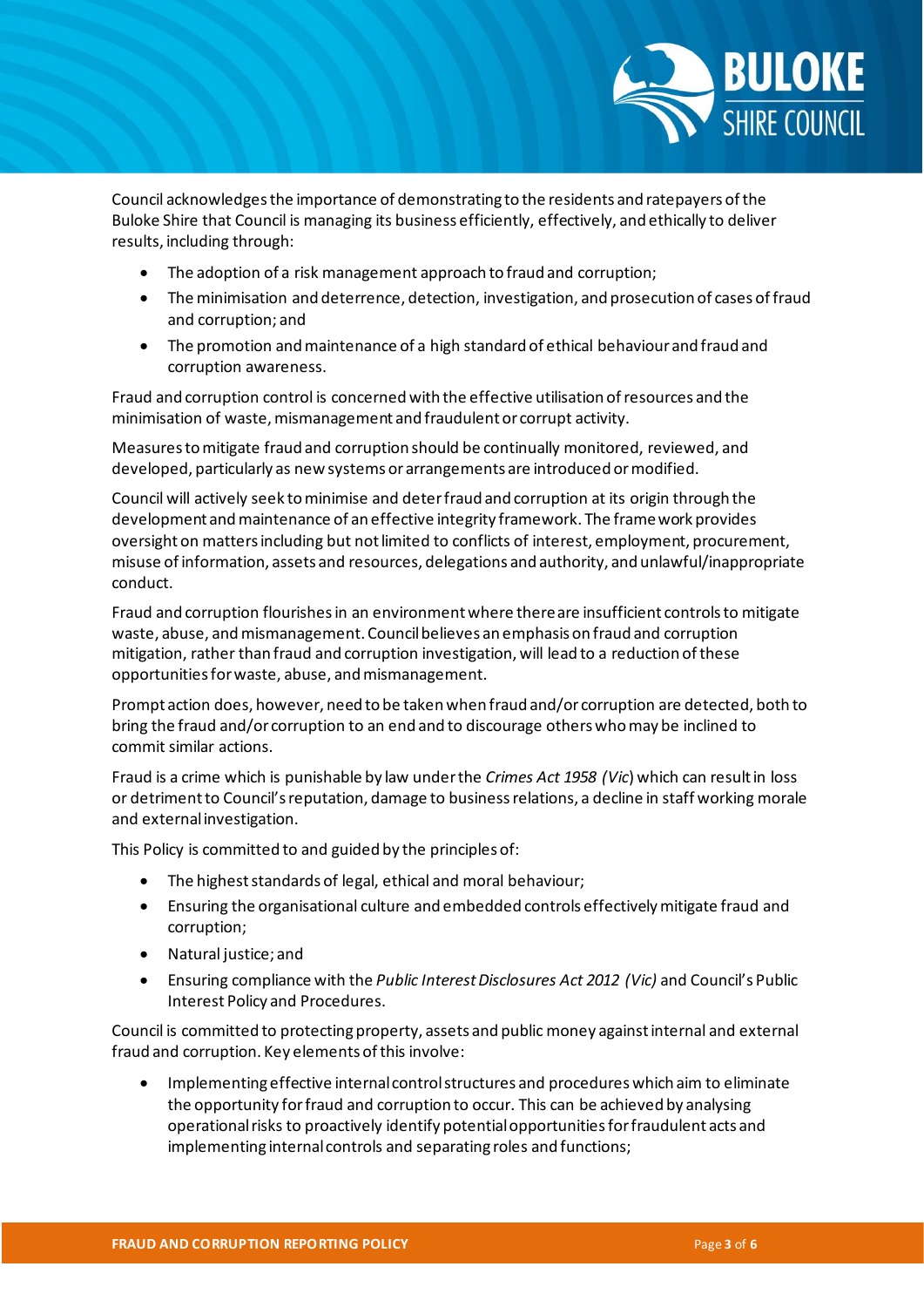

- Development and maintenance of Council's risk register and fraud register in documenting risks to Council and current and proposed controls;
- Requiring all new Employees to undertake fraud and corruption awareness training during their induction and facilitating ongoing fraud awareness modules on a regular basis by the relevant Officer:
- Encouraging all Workers to report suspected fraud-related or corruption-related activity or behaviour, considering confidentiality requirements and protection for the person reporting the suspected fraud or corruption either informally or in accordance with the *Public Interest Disclosures Act 2012 (Vic)*, as applicable;
- Confirming Council's ongoing commitment to a policy of minimisation and deterrence, detection, investigation and prosecution of individual cases of fraud and corruption, including formal discipline and/or referral to the Victorian Police and/or IBAC (where applicable); and
- Establishing reporting protocols which require all Workers to report suspected fraud and corruption.

# **Guidelines**

## **Reporting Fraud and Corruption**

- 1. All Workers have a responsibility to identify and act on fraud and corruption risks and report incidents of suspected fraud or corruption encountered during work activities.
- 2. Where a member of the public reports alleged fraudulent or corrupt activities of a Worker, such report shall be treated in accordance with Council's Public Interest Policy and any associated procedures.
- 3. Any Worker who becomes aware, or has grounds to suspect, fraud or corruption has been carried out by another Worker, must report the matter as soon as possible to their immediate Supervisor or Director or in accordance with Council's Public Interest Disclosure Policy and any associated procedures, as applicable.
- 4. Any Worker who becomes aware, or has grounds to suspect, fraud or corruption has been carried out by the Chief Executive Officer, must report the matter as soon as possible to the Mayor.
- 5. Any Worker who becomes aware, or has grounds to suspect, fraud or corruption has been carried out by a Councillor, must report the matter as soon as possible to the Chief Executive Officer or the Mayor.
- 6. In the event of an alleged fraudulent or corrupt activity, the person against whom the allegations are made shall be notified at the earliest available opportunity. Any such person shall have a support person and/or receive assistance and support under Council's Employee Assistance Program policy and procedures during an investigation into any such conduct but is not obliged to do so.
- 7. Workers do have the option to report suspected fraud or corruption directly to an external agency and should make themselves aware of Council's Fraud and Corruption Reporting Procedure and Public Interest Disclosure policy and any associated procedures, as applicable.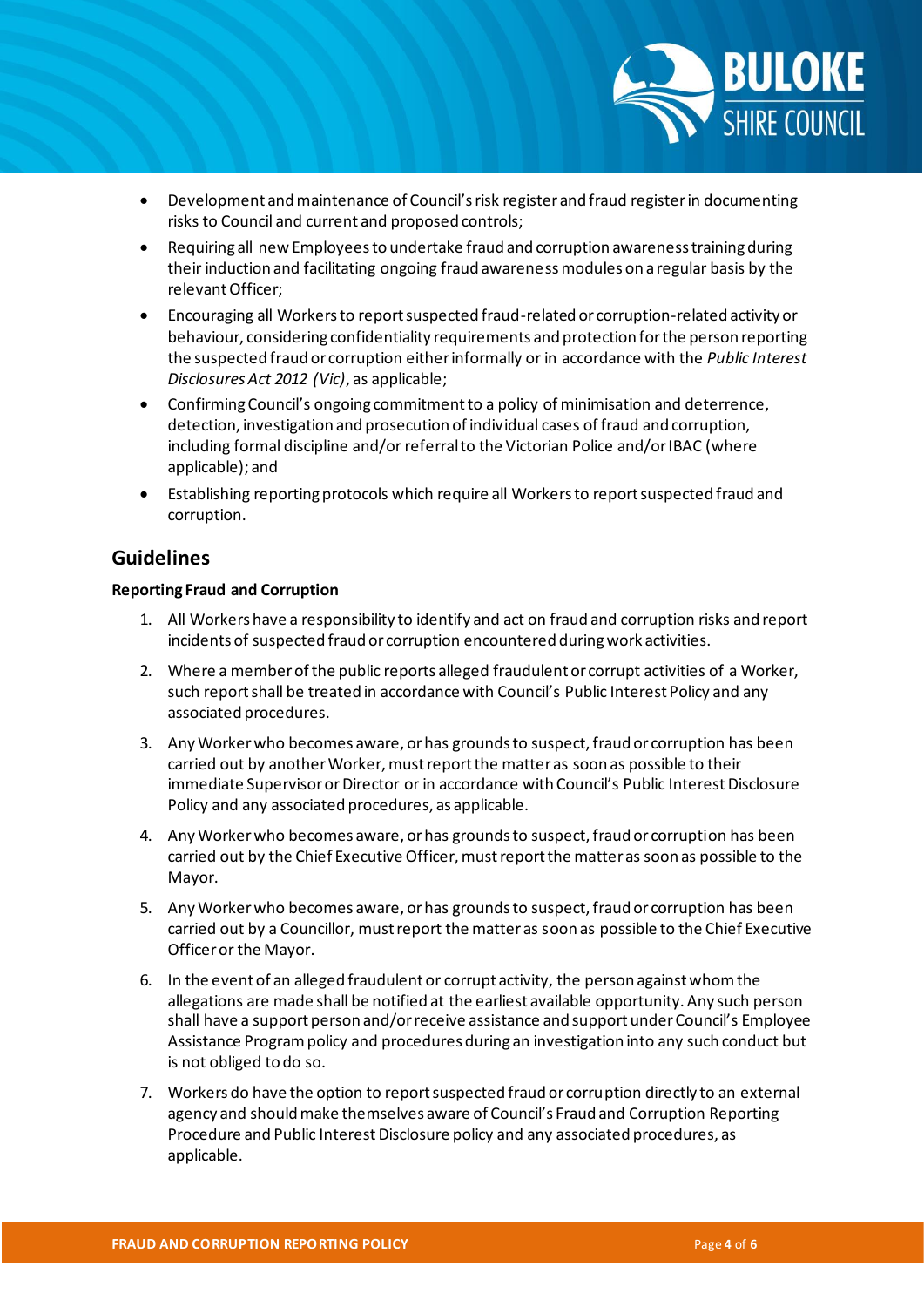

### **Investigating Fraud and Corruption**

- 1. The Chief Executive Officer or his or her delegate will decide how any investigation into fraud or corruption will be conducted, including whether any external assistance is to be sought. However where an allegation is made against the Chief Executive Officer into fraud or corruption, the Mayor is responsible for reporting such allegations. All decisions shall be recorded and the response (if any) recorded. The provisions of the *Public Interest Disclosures Act 2012* will otherwise be followed, as appropriate.
- 2. Council respects the civil rights of individuals, including Workers, and is committed to natural justice and the protection of those making protected disclosures. In circumstances where the allegation of fraud or corruption carries the imputation of criminal conduct, then such a Worker's right to silence shall be recognised.

### **Responsibility**

- 1. The Councillor Code of Conduct and Staff Code of Conduct provides guidance to Workers regarding accepted practice and behaviour. Council values also reinforce ethical behaviour.
- 2. The Chief Executive Officer is the Officer responsible for fraud and corruption control within Council.
- 3. Councillors, the Chief Executive Officer and Senior Managers are responsible for creating an environment within their departments which makes active fraud and corruption control a responsibility of all Workers.
- 4. Councillors, the Chief Executive Officer and Senior Managers are responsible for ensuring there are clear standards and procedures to minimise and deter fraud and corruption.
- 5. Senior Managers have responsibility for undertaking a risk assessment and identifying potential risk areas within their Department and establishing and monitoring controls to eliminate or reduce the fraud and corruption risk. Such controls must be documented and reviewed.
- 6. Senior Managers are to display a commitment to help set high standards, be vigilant about identifying problems and ethical dilemmas, and will request Workers to come forward about potential problems or concerns.
- 7. Senior Managers and Supervisors will ensure all contractors engaged within their department are aware of Council's Fraud and Corruption Reporting Policy and Procedures and reference to these are incorporated into contracts to ensure contractors and their employees are aware of their responsibilities and acceptable behaviours.
- 8. All Workers must familiarise themselves with the Fraud and Corruption Reporting Policy and Procedures.
- 9. All Workers have a responsibility to safeguard Council assets against misuse or improper use or the appearance of misuse or improper use and must not use their position with Council to improperly gain personal advantage or confer advantage or disadvantage on any other person.
- 10. A review of this Policy and an evaluation of fraud and corruption control arrangements is to be undertaken every two years as a minimum.

### **Breach of this Policy**